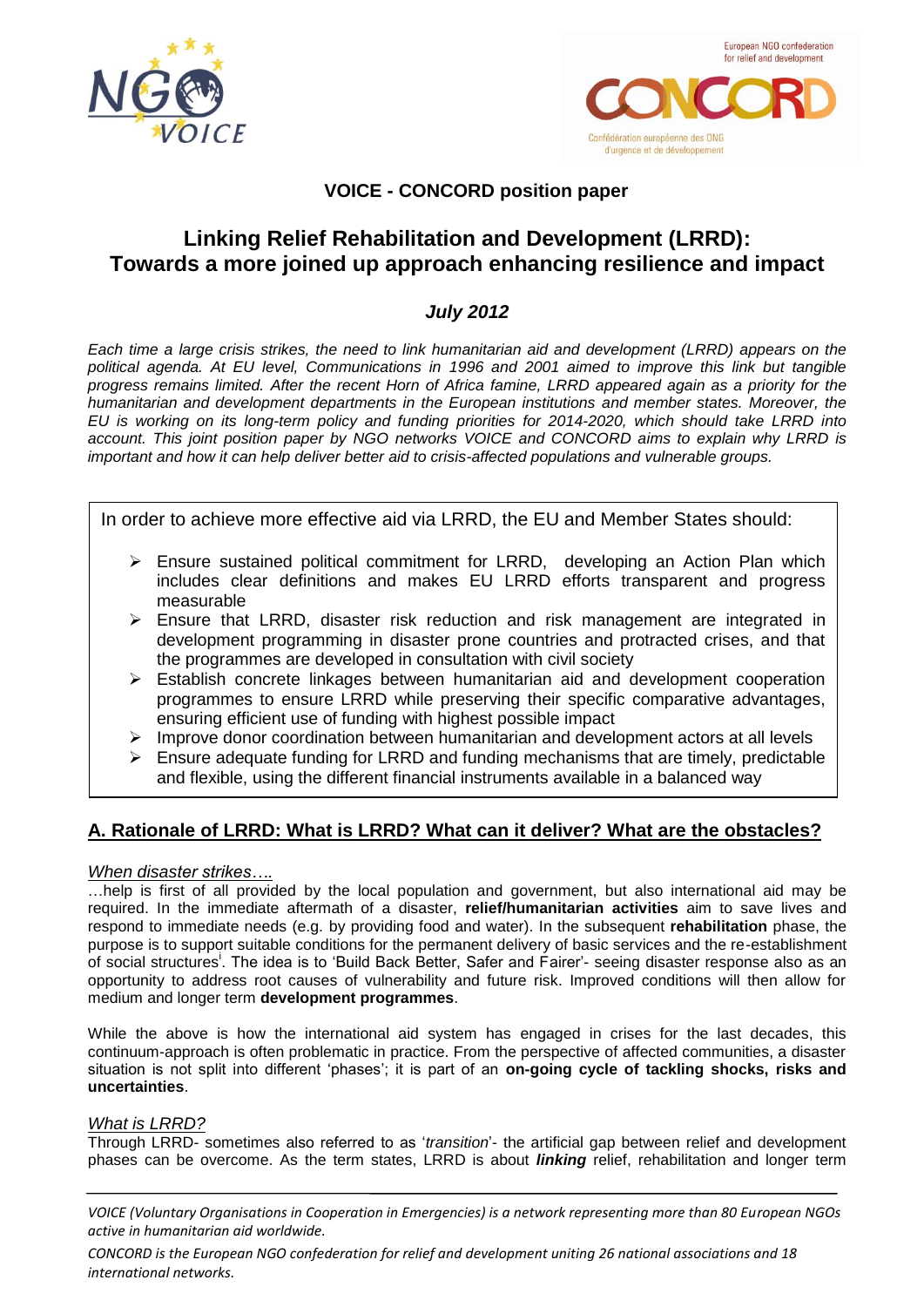development interventions, regardless of the size or character of a disaster (sudden, recurrent or ongoing natural hazards or conflict). When some areas of a country are strongly affected by a disaster and other parts are not, LRRD implies working in different ways in different areas at the same time ('*contiguum*'). In the affected areas, some zones may still require food aid, while in other zones aid can be re-directed towards income-generating activities and assisting governments to set up legal frameworks for crisis prevention<sup>ii</sup>. LRRD thus needs to be addressed in operations. However, it is more than a methodology. It is a culture, a way of thinking, which needs to be included in management, policy, funding, operational strategy and implementation, increasing coherence between policies and practice<sup>"</sup> .

### *Why LRRD: what can it deliver?*

With the rise in numbers of disasters caused by natural hazards, as well as the impact of climate change and conflicts, LRRD has become increasingly relevant. This is particularly the case because groups of people who are already living in poverty and are at greater risk are often those hardest hit by the effects of disasters and least able to take preventive action. Effective LRRD can address the poverty that disasters and conflicts generate (or intensify) by **laying the groundwork for sustainable development** during humanitarian interventions. LRRD thinking seeks to ensure that humanitarian programming does not undermine development work and that development programming is building on humanitarian knowledge and resultsiv. Better linkages, coordination and streamlining between development and humanitarian programming can ensure more effectiveness (including cost-effectiveness) and efficiency in all assistance efforts.

As such, LRRD provides a **means to an end** which both humanitarian and development actors support: **improving well-being, reducing vulnerability and risk, and increasing resilience of communities**, from the household up to the national level. In sum, ensuring LRRD would clearly be *smarter aid*.

Examples of NGO work on LRRD:

- $\circ$  In Ethiopia, Save the Children implements a livelihoods programme which can be flexibly adapted if a crisis strikes (USAID crisis modifier). A Drought Cycle Management with four phases is applied: 'normal development & preparedness', 'alert', 'emergency response' and 'recovery'. Through-out all these phases, normal development projects in health, education and protection continue, providing complementary impacts<sup>v</sup>.
- o In Orissa (India), Handicap International has development projects as well as an Inclusive Disaster Risk Management (DRM) project since 2009. During the 2011 floods, urgency specialists provided guidance out of Paris to the India team to adapt the response to a humanitarian situation within the framework of the DRM project. A balance was sought between an inclusive approach towards all vulnerable populations and the specific needs of handicapped people. At the same time, people trained as community workers in the DRM project could immediately be involved in the response, in collaboration with the local authorities who already knew and trusted Handicap International<sup>vi</sup>.
- $\circ$  In Turkana (Kenya), Oxfam combines humanitarian and development work. The programmes aim at reducing food insecurity through cash transfers, while at the same time advocating for better social protection of pastoralists by the state, and improving livelihoods through enhancing pastoralists' skills to negotiate better prices and become better at financial management<sup>vii.</sup>
- o CARE implements a multi-year "Regional Resilience Enhancement Against Drought" Programme in Ethiopia and Kenya. The programme provides evidence that efficient approaches to enhance resilience combine risk management, good governance and participatory decision-making, and rely on a combination of local traditional knowledge and science. Understanding the drivers of vulnerability will improve the success of resilience building and will improve the links between disaster recovery and development. Through inclusiveness and partnerships, a transition to more integrated resilience building in drought-prone regions can be achieved.

## *Obstacles to LRRD: why does this 'gap' between relief and development occur?*

The gap occurs for a variety of reasons, including programmatic silos, bureaucratic hurdles, differing ways of working and conceptual problems. Relief and development are designed to be different in terms of their goals, institutions and timeframes, and these differences have resulted in separate aid architectures, different jargons, procedures and organisational allegiances that do not reflect the reality faced by families in high disaster risk areas.

Moreover, since acute crises require different responses and skills, NGOs often have separate humanitarian and development departments. Funding constraints reinforce the gap, as donors may choose to only fund (a part of) one 'phase'. This can lead to projects which are suddenly discontinued because an 'emergency phase' is ending in the donor's view, or to long term programmes which no longer make sense because a disaster has completely changed the local situation in the 'development phase'.

#### Examples of the need for LRRD:

 $\circ$  In the case of the Pakistan floods in 2010 which affected 20 million people, many development programmes were suspended for 6 months, only to continue as planned after that period, without taking the changed situation into account.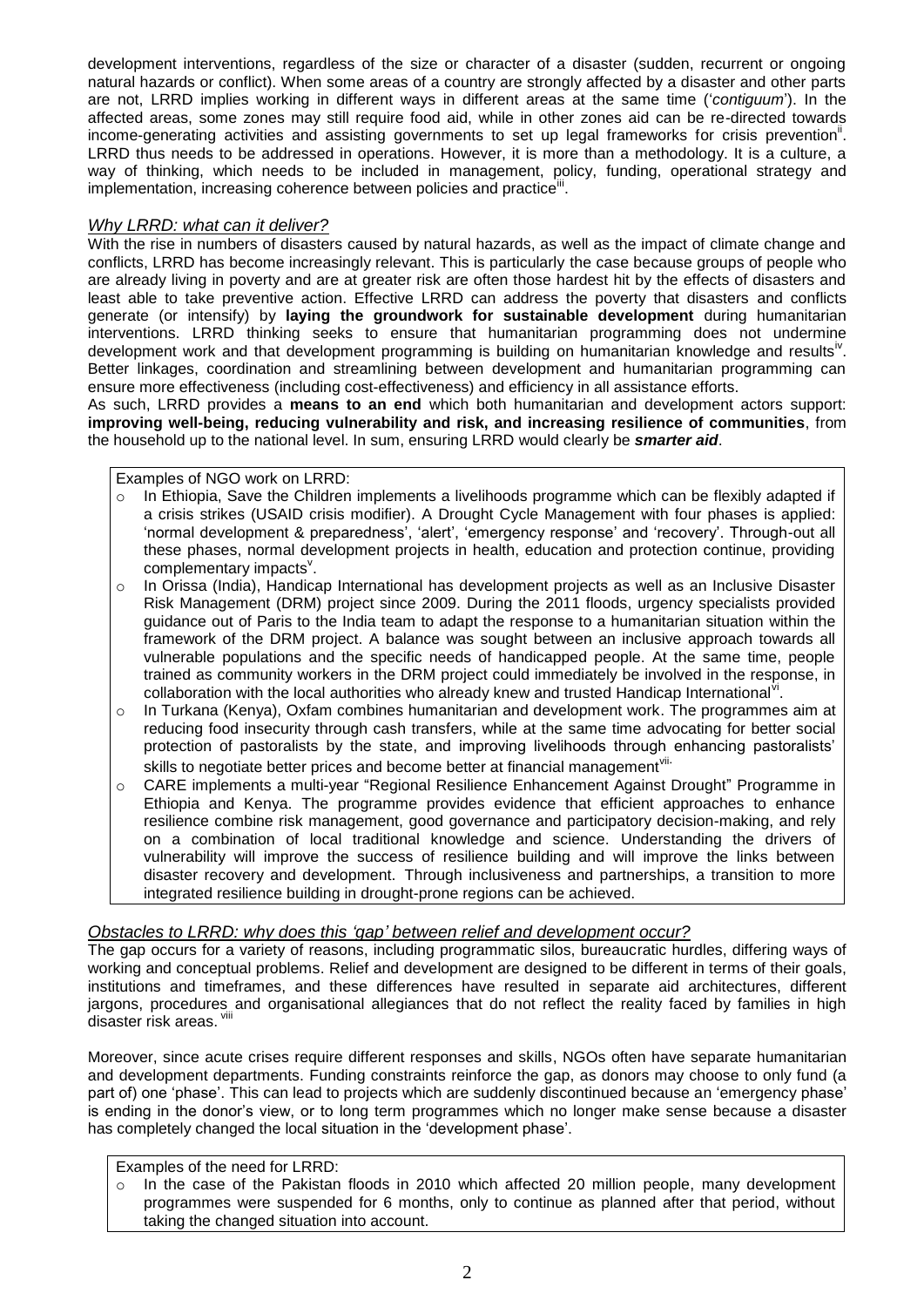- o After the famine in the Horn of Africa in 2011, the Kenyan government recognised that their response is reactive and dominated by crisis management, rather than anticipatory and focused on preventive risk management<sup>ix</sup>.
- $\circ$  In the Sahel, outsiders still see hunger as a result of a crisis (the drought), whereas research has demonstrated that many factors cause a spike in food prices, not just drought, and an increase in food prices correlates with increased child malnutrition: "*In light of this, there can be no complacency, no sense of normalcy, no lessening of the sense of urgency, once the rains have returned and the acute dimension of the food crisis subsides"<sup>x</sup> .*
- o 2011 evaluation of German humanitarian aid: *"Although exit strategies for humanitarian assistance are standard (…) they are, however, often unrealistic and inadequate to prevent extended operations in emergency mode. The necessary change of perspective, which would involve thinking about the*  follow-up (...) from the very beginning, has not yet taken place on the scale required"<sup>XI</sup>.

# **B. Creating EU programming and policy measures conducive to LRRD**

At EU level, Communications in 1996 and 2001<sup>xii</sup> underlined the importance of addressing LRRD at EU level, as did the 2007 European Consensus on Humanitarian Aid. LRRD was reconfirmed as a priority by EU institutions and member states in the mid-term review of the Consensus Action Plan in 2010. The debate came very much to the forefront again with the 2011 crisis in the Horn of Africa, which despite early warnings resulted in famine due to late response and lack of an LRRD approach. Despite these Communications, tangible progress remains limited, as also confirmed in the 2012 OECD-DAC peer review of the European Commission<sup>xiii</sup>. LRRD requires a mentality change from development and humanitarian donors and their partners.

**LRRD needs sustained political commitment** over time, rather than only when a large disaster hits. It requires linkages, coordination and interdisciplinary work across various EU institutions and member states to come to a more innovative approach for a specific country situation. Whenever possible, it also requires a good dialogue and coordination with the government(s) of the country or region concerned. While this will not be easy, progress in this area is crucial for the effectiveness of EU aid and needs to become measurable.

The EU needs to **think long term and holistic when designing aid programmes**, rather than using a standard administrative approach which artificially splits a disaster response into various phases. As many crises are cyclical and predictable, or may be chronic realities, programming should be re-conceptualised by seeing a response as one process with ups and downs, taking into account the experience of the affected populations.

Long term programmes may be in the best position to respond to forecasts of a crisis, as development NGOs are on the ground, have established links with communities and government bodies and have staff and partner organisations in place. If a crisis is upcoming, they can **act upon early warning signals** and adapt their programme where necessary. Their presence and knowledge should always be considered by actors involved in humanitarian response. Once a crisis reaches a certain threshold, a more substantial scale up- a humanitarian intervention- may become necessary. In order to make this happen, **more flexibility from development donors** is required. Development donors should introduce a kind of 'crisis modifier', e.g. by including scenario planning in their programmes that can be activated when early warnings reach a certain threshold. Moreover, development funding needs to be dispersed quicker in situations where LRRD is needed as the current practice is far too slow for this purpose.

Humanitarian donors need to think longer term, while preserving the specificity of humanitarian aid, including the humanitarian principles<sup>xiv</sup>. There needs to be a **better predictability from humanitarian donors** on how long they will provide support and where the link with development donors can be made. When agencies start a humanitarian programme, emergency funding is by definition for a limited period of time (e.g. 6 months). This can lead to uncertainty about continued funding and difficulty in longer term planning. However, many humanitarian projects should not be completed without making links to rehabilitation and development programmes. If there are signs that a population is not yet able to cope with the consequences of a disaster or has not increased its resilience towards future disasters, the sustainability of the aid offered could be endangered. **LRRD therefore needs to have visible results for the beneficiaries**. If this link with development is made, LRRD could provide a way out for situations which experience a 'donor fatigue' (funding shortfall) after many years of 'short term' humanitarian projects.

Moreover, if the LRRD principles were followed, and all actors make efforts to include **capacity building for**  crisis response, disaster risk reduction and building resilience into their programme<sup>xv</sup>, then the move into humanitarian response (when necessary) could be smoother, as it would be intrinsic to long term programmes. Disaster preparedness will save money: "*It is much more cost effective to prevent and prepare for a crisis than to wait for it to happen. It is estimated that every US\$7 spent on responding to a natural*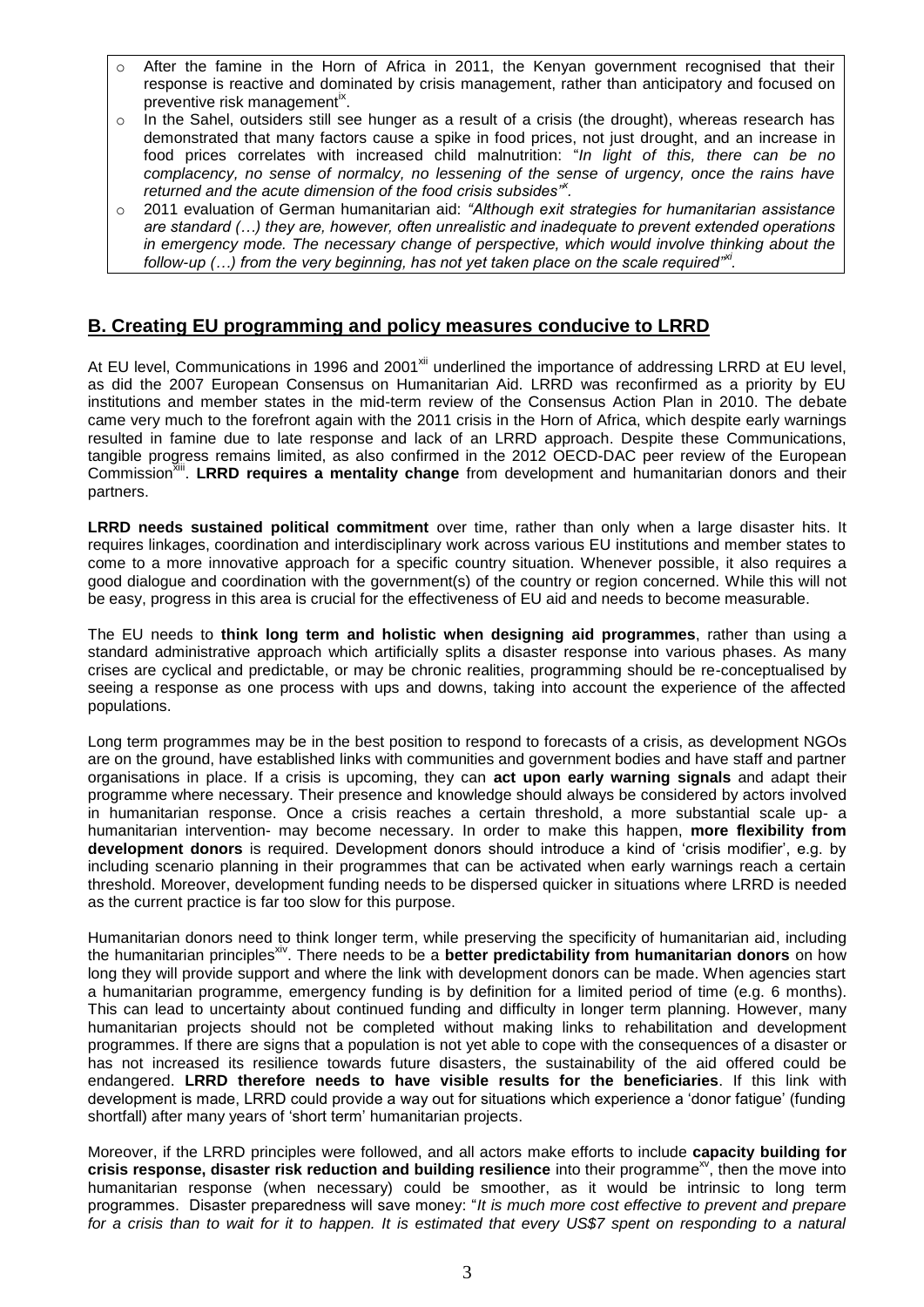disaster could be offset by US\$1 spent on preparedness and early warning<sup>"XVI</sup>. 90% of humanitarian aid is spent in 40 recipient countries, but only US\$ 3.7 billion was spent on DRR in these countries (from a total of US\$ 363 billion in development aid)<sup>xvii</sup>. DRR is needed to protect investments made and results achieved. Climate change adaptation is also essential for reducing disaster risk, and should be integrated into aid programmes in order to build resilience.

Given that the EU is designing its development **programming for the period 2014-2020**, this is an **ideal moment to finally make LRRD work**. LRRD should be integrated in programming in disaster-prone countries, protracted crises and countries emerging out of a disaster, at EU institutional level, in member states and at Delegation level. Therefore it is of utmost importance that a dialogue takes place between the European Commission (including DG ECHO<sup>xviii</sup>), EU delegations, national governments and other humanitarian aid and development actors- including Civil Society Organisations (CSOs), who are key actors in LRRD. Such a dialogue should continue through-out the programming cycle.

In order to ensure longer term programming for aid which takes into account recurrent and sudden shocks, continuous funding for operations needs to be ensured. Currently, EU financial support to LRRD is often insufficient and ineffective. There is a lack of follow-up of short-term funding cycles and a lack of flexibility in longer-term instruments. Flexible funding for LRRD needs to be available from the Development Cooperation Instrument (DCI) and the European Development Fund (EDF). In order to ensure this, **LRRD must be an integral component already at the early stages of programming design in countries where it is relevant**. Therefore we welcome that, as a first step, the EC is seeking to adapt the legal mechanisms to make LRRD easier in the future, for example by specifying in the forthcoming framework for EU external action that special measures may be adopted to ease the transition from emergency aid to long-term development operations<sup>xix</sup>.

Some **positive examples** to build further on:

- o In 2012, the EU started piloting programmes in the Horn of Africa (SHARE) and Sahel ('Agir Sahel') which aim to improve LRRD in close cooperation with the national governments of the affected state(s) with better resilience of the population as ultimate aim.
- $\circ$  Some member states seek to improve LRRD in-house and in the field. Sweden for example supports livelihoods, WASH and health programmes in Somalia that are financed from both the development and humanitarian budgets, making it possible for partners to adapt programming when the situation changes<sup>xx</sup>.
- o In Afghanistan, Denmark has ensured funding for LRRD in several regions, supporting NGO programmes in areas where DG ECHO left, actively advocating with partners for an effective transition to development on the ground.
- $\circ$  The Ivorian government, DG ECHO and DG DEVCO<sup>xxi</sup> launched a "Partnership for Transition" in 2012, bringing together humanitarian and development partners with the relevant government services to ensure good LRRD. The Partnership is tailored to the Côte d'Ivoire situation where it is essential to maintain direct assistance to the most vulnerable populations while giving time to government and development agencies to restore functional government infrastructure for the delivery of basic public services. For each intervention, a Memorandum of Understanding will be sought between the government, humanitarian and development agencies, clarifying responsibilities for each, with clear milestones and indicators for monitoring. From the EU side, funds will be available both from the humanitarian aid instrument and the EDF. An example of a health intervention could be that the government funds salaries of health workers, while a development agency focuses on reform of the health sector and a humanitarian agency gives some short term support and training for staff.
- o Using its political leverage, the EU aims to raise awareness of the need for resilience and LRRD worldwide through engagement in the 'Political Champions for Disaster Resilience' initiative; a first meeting in April 2012 was co-lead by the UK and UNDP. This initiative aims to develop a more appropriate global approach to slow onset crises (such as the recent famine in the Horn of Africa).

## **C. RECOMMENDATIONS**

The following recommendations are addressed to EU institutions and Member States and their partners, in order to make LRRD work at all levels, particularly in the field:

#### *Developing national and regional strategies*

**Effective LRRD can only be realised when local communities, local authorities and national governments participate actively in** the planning, monitoring and evaluation of **programmes**. Donors and agencies should take this into account, in respect of the Paris Declaration principles of ownership and alignment.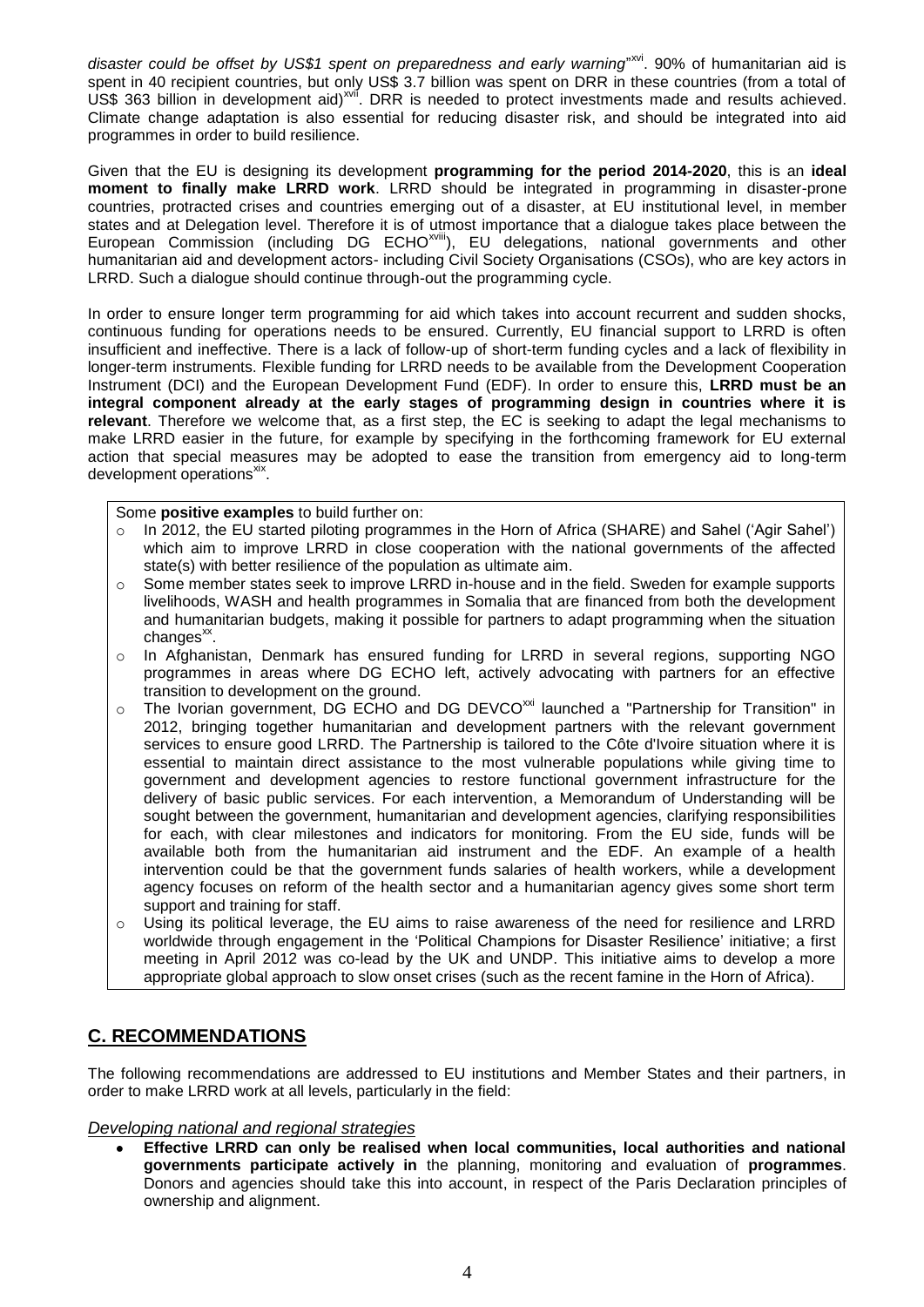- **National Development Strategies must be drafted in consultation with local and international civil society actors**, including women's groups, who often have the most valuable and vast knowledge and experience on emergencies and LRRD. The EU has decided that as of 2014, an alignment to National Development Strategies should become the norm and Country Strategy Papers the exception. If in any given country a Country Strategy Paper is still developed by the EU, civil society actors must also be consulted.
- **In protracted crises or disaster prone countries, regular risk assessments and the need for LRRD should be included in the Multiannual Indicative Programmes.**
- **For regional, cross-border disasters, a regional strategy and funding are needed.** LRRD should be integrated in all instruments under the DCI and EDF, including geographic and thematic ones, and it should be carefully assessed which instrument is in the best position to support action. The proposed Pan-African Instrument could for instance support LRRD actions which have a regional impact.
- It should be possible to use this regional and thematic funding to **assist populations in middle income countries prone to disasters or conflict**; this is important since several middle income countries will no longer receive bilateral EU development funding.

#### *Donor coordination*

- **There is a need for better donor coordination at country level in the field, in between EU donors as well as between the EU and other donors**. From the onset of a disaster, early dialogue and a shared focus are needed between DG ECHO and the EU delegation, as well as joint analysis and coordination on programming, agreeing on respective responsibilities. This should happen in countries with Humanitarian Implementation Plans (HIPs), but also for sudden onset disasters (in non-HIP countries). **Depending on the situation (protracted crisis; disaster prone county; all other countries), a corresponding level of coordination needs to be ensured** (highest for protracted crises).
- Joint lessons learnt from SHARE and other pilots should inform and improve future cooperation between EU institutions, member states and other donors.
- Even where there is no EU development cooperation or where a certain sector (e.g. health or food security) is not prioritised by the responsible governments and/or EU delegation, LRRD should be possible through a linking between DG ECHO and EU member states or other donors (e.g. USAID, World Bank etc.), as well as of course the government and local authorities of the country, permitting DG ECHO to exit.
- **At EU institutional level, in Brussels**, **better dialogue and joined up planning is needed between DG ECHO, DG DEVCO and the European External Action Service (EEAS).** The recently established 'Inter-service group on transition' is a welcome step in this direction. Likewise, the working groups in the Council, uniting the experts of the member states on humanitarian aid (COHAFA), development aid (CODEV) and particular regions, should regularly exchange on country situations requiring a joined up approach.
- **In order to make EU progress on LRRD measurable, an Action Plan has to be developed** with clear definitions and concrete measures that will improve LRRD at EU level and in the field, increasing the transparency and accountability of the EU on this topic.
- **On top of programming and funding, LRRD has operational implications**. Even if LRRD will be  $\bullet$ done differently depending on the context, it needs to bring visible results for affected populations. This will require coordination between humanitarian and development actors (donors and partners) on operational and geographical aspects (methodology of assistance, target population etc.)

#### *Coordination within and among NGOs for LRRD*

- Development actors should always consider how their actions can foster a potential future humanitarian response and according to their resources and competences assist in building local capacity to respond to emergencies. When development programmes follow an emergency, the programme should build on humanitarian knowledge and results, and take into account the disaster risk factor of each situation.
- Humanitarian actors have to think beyond the emergency phase, as without that broader view, there may for example not be a sustainable increase in resilience, or relief might result in dependency on external assistance<sup>xxii</sup>.
- Multi-mandated organisations (engaged in both humanitarian aid and development) have a particular responsibility to ensure internal coordination, adapting their mode of operation flexibly to the context.

#### *Funding for LRRD*

**EU response strategies must be backed by a funding mechanism which maintains an envelope of unallocated funding.** This unallocated funding can then be used flexibly prior, during and after disasters to ensure that no gap between relief and development occurs. Both the DCI and the 11<sup>th</sup> EDF should include this possibility in the corresponding Regulations and their programming guidelines. As such provisions are foreseen in the draft Regulations, we call on decision makers to